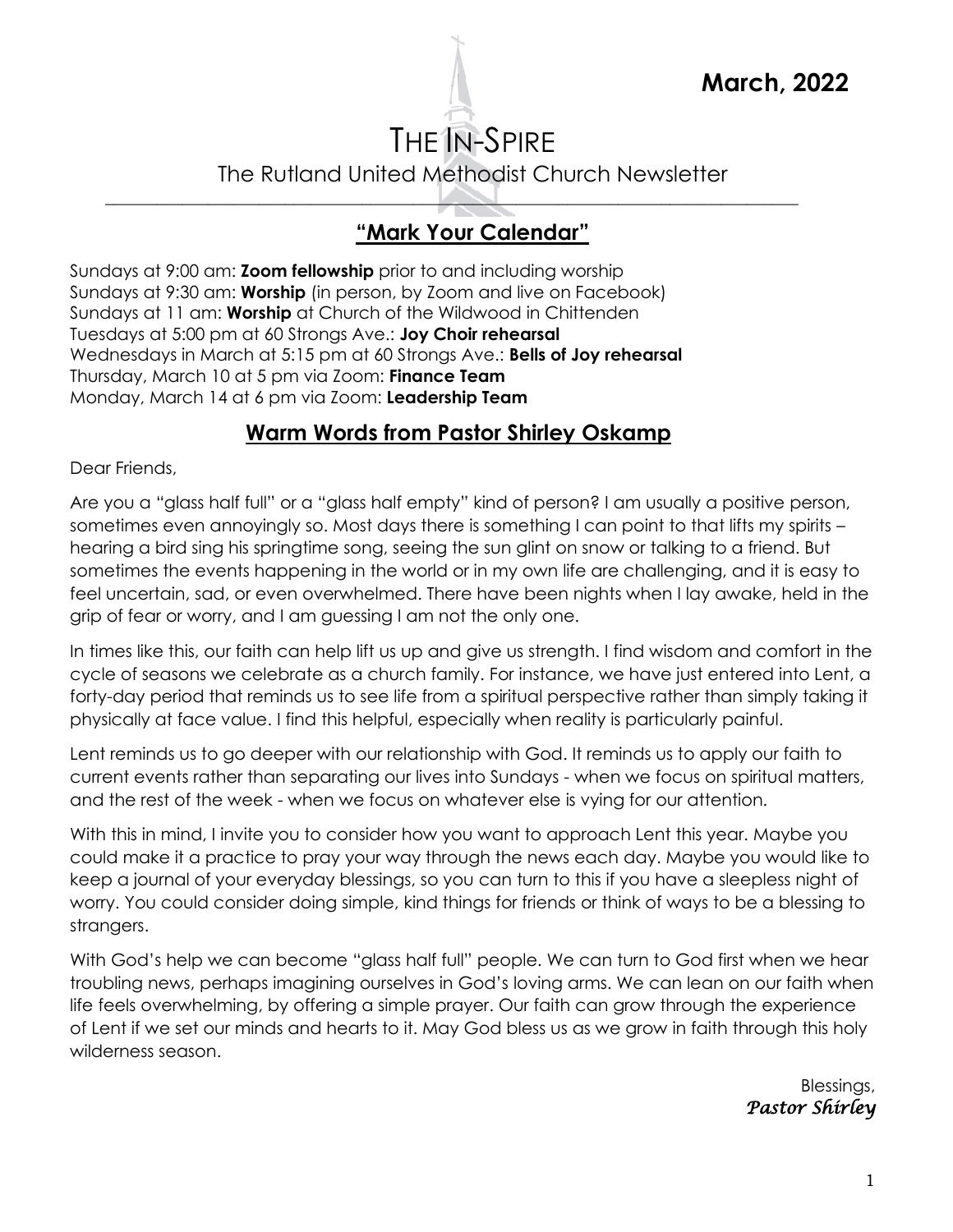## **"Soup for Good" to Go!**

Companions in Wholeness is happy to report that the Soup for Good to go fundraiser netted \$735.00. Many thanks to all who organized, publicized, helped out and particularly those who participated by purchasing soup! We hope you enjoyed the delicious chili, corn chowder or veggie soup!

#### **Companions in Wholeness**

There continues to be a lot of great activity within Companions in Wholeness. The Comfort Zone continues to provide a warm, nutritious breakfast. The number of people served is increasing with 1,509 breakfasts served in February compared to 1,346 breakfasts served in January. Breaking Bread provided 879 lunches in February through our continued partnership with the Everybody Eats program. These meal programs helped to support 94-104 Rutland County households. Faith on Foot is beginning to walk again and has a new volunteer. We continue to apply for grants and seek funding sources to help continue this important work.

*Jennifer Yakunovich* for CIW

#### **Grants for Education**

RUMC is fortunate to hold responsibility for the Richard A. Dexter & Ruby Jenness Dexter Christian Education Trust Fund. Grants from this fund may be used by anyone related to the Church to further their education. The intention of this Trust is to enable people to take a course or workshop that will prepare them to serve the community and/or enhance spiritual growth. If you are looking to gain new skills and/or knowledge in a field that is calling to your heart, please contact the church office for an application.

### **The Mentor Connector**

Breanna Chase reached out on Facebook messenger and asked us to bring your attention to The Mentor Connector. She writes:

The Mentor Connector is a youth services organization located in Rutland, VT and serves all of Rutland County, ages 5-25. We are in high need of youth mentors! We have 60 youth on our waitlist who WANT a mentor. Mentors and youth meet 1 hour per week (in person and hybrid model available). We provide ongoing training and support the entire duration of the match! We match you with a youth in your service area, with similar interests and with match success in mind. All done through fun teachable moments. We need your help! Email: Hello@mentorconnector.com for more information or call 802-775-3434. Website: [https://www.mentorconnector.com](https://www.mentorconnector.com/)

#### **Lenten Prayer Journey**

Rolling Ridge invites you to join us for our Sunday evening [Lenten Prayer Journey.](https://neumc-email.brtapp.com/!zZik4mMah-pAgq9l0NRP+DFuGXQ6i5qnWiXAgfcFrld5RJ29cA4ilaGcMN0VYbSzM) Beginning this Sunday, March 6, through Easter Sunday, April 17, we will gather ONLINE during the Vesper Hour, from 6-7 pm, for a time of Taizé music and contemplative reflection. Richard Rohr's *Wondrous Encounters: Scripture for Lent* will be our guide. Register here:

<https://www.rollingridge.org/event/lenten-prayer-journey-2022-15699882>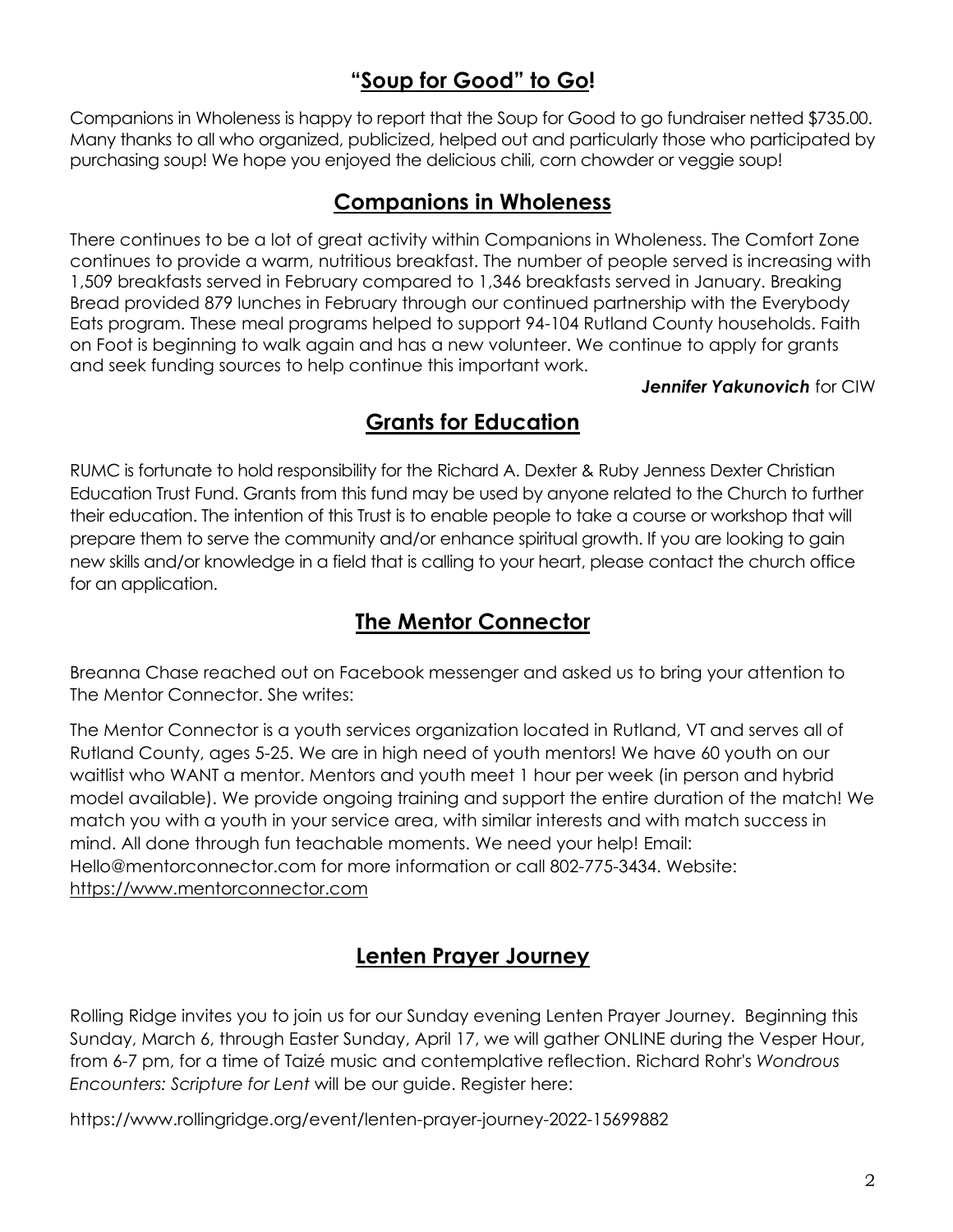

**To register for this online bible study, go to this address:**

**[https://docs.google.com/forms/d/e/1FAIpQLScYws5TymTFM66-](https://docs.google.com/forms/d/e/1FAIpQLScYws5TymTFM66-V9OpkPFZmmZWzAfvZ_Fc6WV5iAcLZeI3_A/viewform) [V9OpkPFZmmZWzAfvZ\\_Fc6WV5iAcLZeI3\\_A/viewform](https://docs.google.com/forms/d/e/1FAIpQLScYws5TymTFM66-V9OpkPFZmmZWzAfvZ_Fc6WV5iAcLZeI3_A/viewform)**

#### **Help for the People of Ukraine**

Anyone wishing to provide humanitarian assistance to the Ukrainian people in the wake of the Russian invasion of their country may contribute to Advance #982450, UMCOR International Disaster Response and Recovery. This fund, through the United Methodist Committee on Relief will provide direct assistance to those in Ukraine as well as assistance to Ukrainians fleeing to neighboring countries.

#### **Stewardship & Finances**

Thank you for your continued faithful stewardship to RUMC. You make our ministry possible by financially supporting our staff as well as all of the outreach we do as Christ's hands in this community.

Donations can be made by mail, in person, through Facebook, or by credit card Call Assistant Treasurer Kristen Jarvi (438-9805) or Lori in the office (773-2460).

Stewardship is more than finances, so we are deeply grateful for your prayers, the work of your hands, and your presence during worship and more. **In order to make our budget, an average of \$8,600 monthly** needs to be received in offerings and donations. Here are the offerings and donations for February:

| <b>TOTAL</b>                   | \$6.375 |
|--------------------------------|---------|
| Facebook donations in February |         |
| February 27                    | 1.276   |
| February 20                    | 1,534   |
| February 13                    | 1,062   |
| February 6                     | 1,512   |